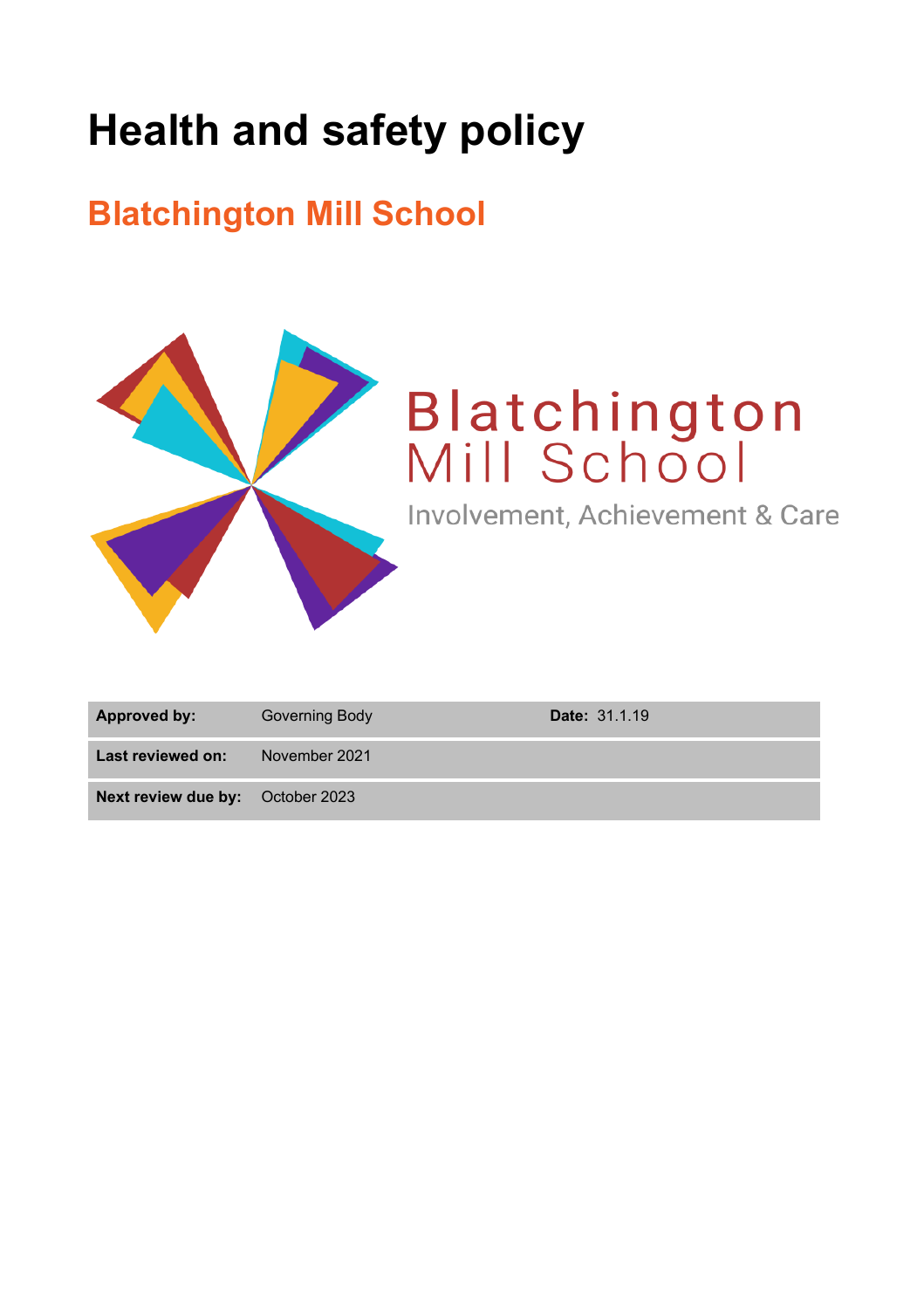### **Contents**

| <b>Statement of Intent</b>         |    |
|------------------------------------|----|
| 1. Aims                            | 3  |
| 2. Legislation                     | 3  |
| 3. Roles and responsibilities      | 4  |
| 4. Site security                   | 5  |
| 5. Fire                            | 5  |
| 6. COSHH                           | 5  |
| 7. Equipment                       | 6  |
| 8. Lone working                    | 8  |
| 9. Working at height               | 8  |
| 10. Manual handling                | 9  |
| 11. Off-site visits                | 9  |
| 12. Lettings                       | 9  |
| 13. Violence at work               | 9  |
| 14. Smoking                        | 9  |
| 15. New and expectant mothers      | 10 |
| 16. Occupational stress            | 10 |
| 17. Accidents and reporting        | 10 |
| 18. Training                       | 11 |
| 20. The Health & Safety Committee  | 11 |
| 21. Monitoring                     | 12 |
| 21. Other relevant school policies |    |
| <b>Appendix 1 - contacts</b>       |    |
| <b>Appendix 2</b>                  | 14 |
|                                    |    |

-----------------------------------------------------------------------------------------------------------------------------------------------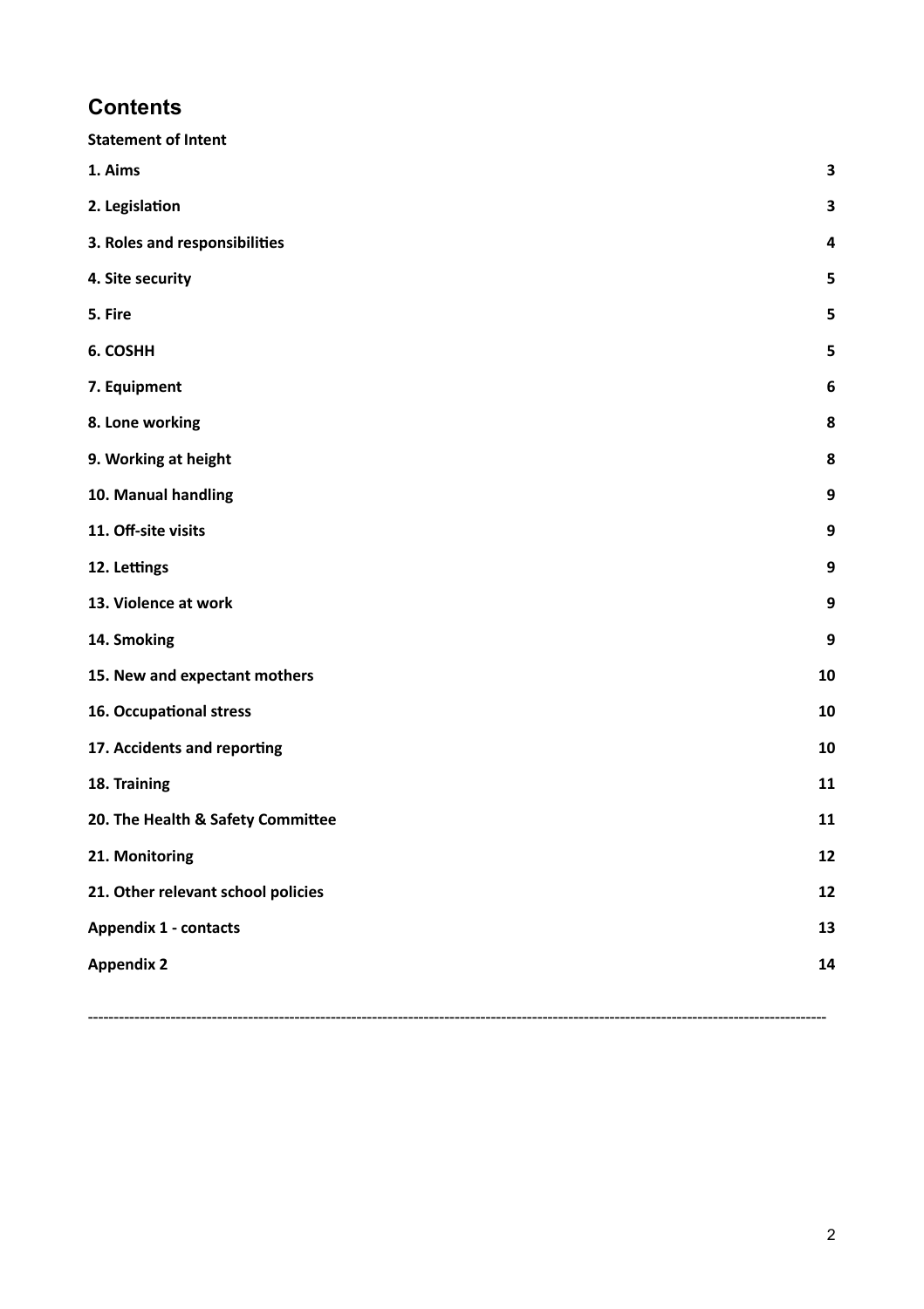### <span id="page-2-0"></span>**Statement of Intent**

The head teacher and governors of Blatchington Mill School believe that the health and safety of persons within the school is of paramount importance. It is our intent to prevent accidents and occupational ill health and where possible eliminate hazards in the workplace.

It is the intent of the head teacher and governors of the school to ensure that a safe and healthy workplace is provided and maintained for all our employees. This will include the provision of safe systems of work, safe plant and equipment and safe access and egress to the premises. We will ensure that adequate information, instruction, training and supervision is provided to ensure that staff can carry out their work safely. The safeguarding and wellbeing of our students continues to be a priority and the leadership of the school are clear that these two principles are not exclusive.

The head teacher and governors will ensure that others who are affected by our activities are not subjected to unacceptable risks to their health and safety including pupils, visitors, parents, volunteers and contractors.

These responsibilities will be achieved by the establishment of an effective health and safety management system within the school. This will involve the implementation of arrangements for the effective planning, organisation, control, monitoring and review of preventative and protective measures. In addition the head teacher and governors will undertake to ensure compliance with policy and guidance produced by Brighton and Hove City Council. The head teacher and governors will ensure that adequate resources are identified for health and safety.

We believe that health and safety standards will be maintained only with the co-operation of all staff, pupils and visitors to the school. We expect all staff to co-operate fully with this policy. In addition we will ensure that all pupils, visitors and contractors are provided with the information they require to enable them to comply with this policy and remain safe. It is the intention of the head teacher and governors that procedures to ensure relevant health and safety issues are embedded within the curriculum at all levels where appropriate.

The effectiveness of the policy will be regularly monitored to ensure that health and safety arrangements are being implemented and that all with health & safety responsibilities are carrying out their duties. The policy will be reviewed annually and revised where necessary.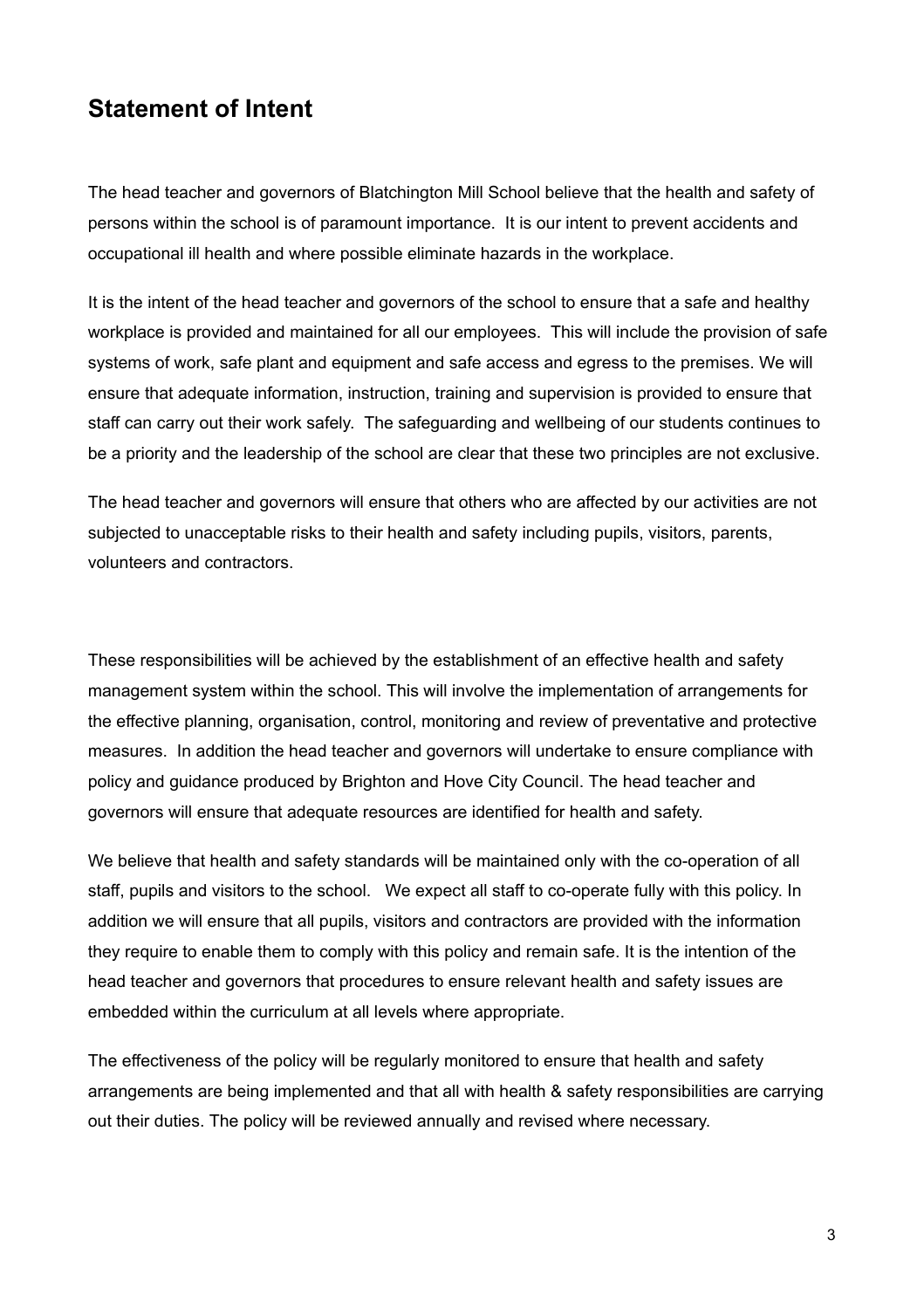### **1. Aims**

Our school aims to:

- Provide and maintain a safe and healthy environment
- Establish and maintain safe working procedures amongst staff, pupils and all visitors to the school site
- Have robust procedures in place in case of emergencies
- Ensure that the premises and equipment are maintained safely, and are regularly inspected

### <span id="page-3-0"></span>**2. Legislation**

This policy is based on advice from the Department for Education on health and safety in [schools](https://www.gov.uk/government/publications/health-and-safety-advice-for-schools) and the following legislation:

- The [Health](http://www.legislation.gov.uk/ukpga/1974/37) and Safety at Work etc. Act 1974, which sets out the general duties employers have towards employees and duties relating to lettings
- The [Management](http://www.legislation.gov.uk/uksi/1992/2051/regulation/3/made) of Health and Safety at Work Regulations 1992, which require employers to make an assessment of the risks to the health and safety of their employees
- The [Management](http://www.legislation.gov.uk/uksi/1999/3242/contents/made) of Health and Safety at Work Regulations 1999, which require employers to carry out risk assessments, make arrangements to implement necessary measures, and arrange for appropriate information and training
- The Control of Substances Hazardous to Health [Regulations](http://www.legislation.gov.uk/uksi/2002/2677/contents/made) 2002, which require employers to control substances that are hazardous to health
- The Reporting of Injuries, Diseases and Dangerous [Occurrences](http://www.legislation.gov.uk/uksi/2013/1471/schedule/1/paragraph/1/made) Regulations (RIDDOR) 2013, which state that some accidents must be reported to the Health and Safety Executive and set out the timeframe for this and how long records of such accidents must be kept
- The Health and Safety (Display Screen Equipment) [Regulations](http://www.legislation.gov.uk/uksi/1992/2792/contents/made) 1992, which require employers to carry out digital screen equipment assessments and states users' entitlement to an eyesight test
- The Gas Safety (Installation and Use) [Regulations](http://www.legislation.gov.uk/uksi/1998/2451/regulation/4/made) 1998, which require work on gas fittings to be carried out by someone on the Gas Safe Register
- The [Regulatory](http://www.legislation.gov.uk/uksi/2005/1541/part/2/made) Reform (Fire Safety) Order 2005, which requires employers to take general fire precautions to ensure the safety of their staff
- The Work at Height [Regulations](http://www.legislation.gov.uk/uksi/2005/735/contents/made) 2005, which requires employers to protect their staff from falls from height

The school follows national guidance [published](https://www.gov.uk/government/publications/health-protection-in-schools-and-other-childcare-facilities/chapter-9-managing-specific-infectious-diseases) by Public Health England when responding to infection control issues.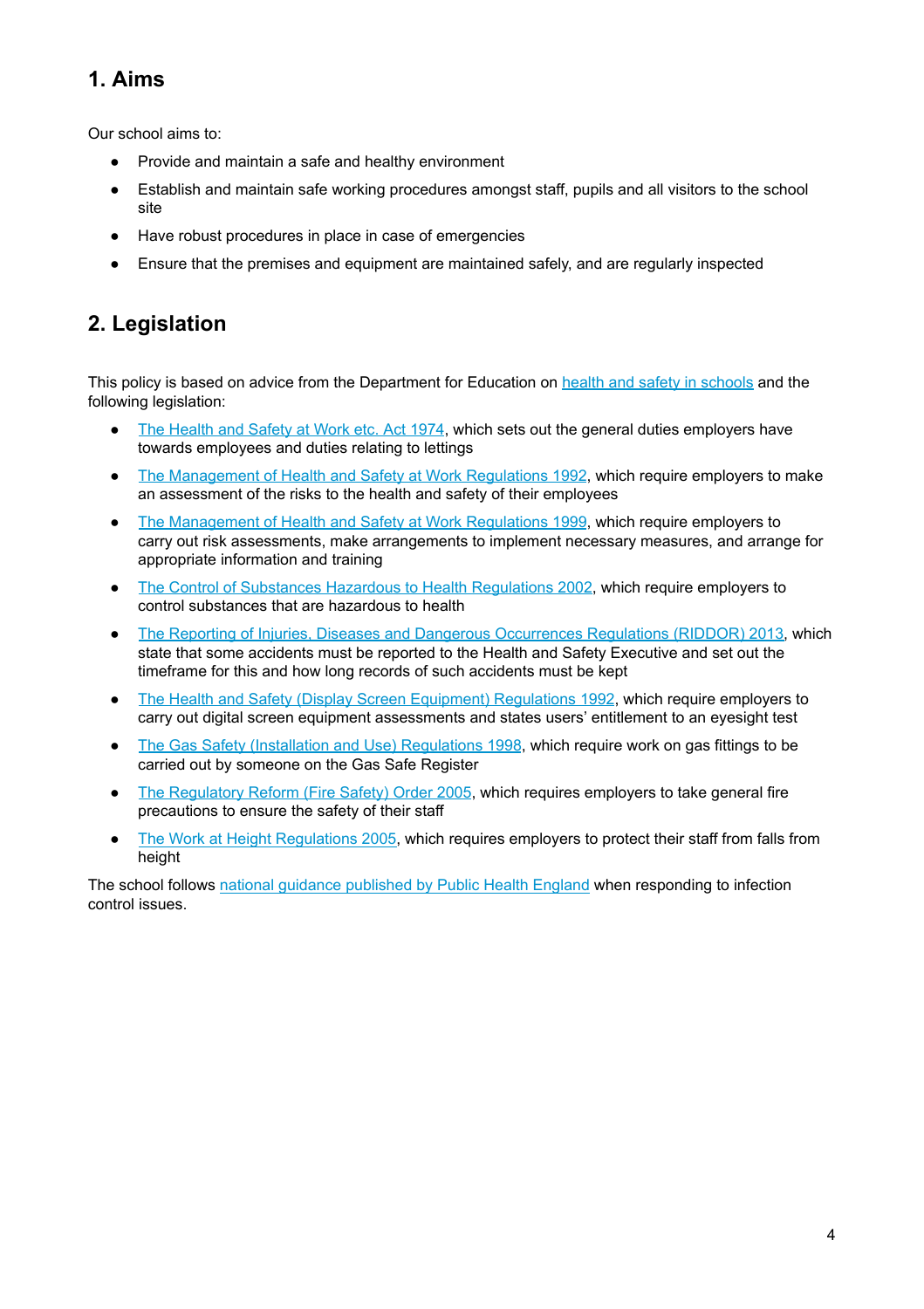### <span id="page-4-0"></span>**3. Roles and responsibilities**



#### **3.1 The local authority and governing board**

Brighton & Hove Local Authority has ultimate responsibility for health and safety matters in the school, but delegates responsibility for the strategic management of such matters to the school's governing board.

The governing board delegates operational matters and day-to-day tasks to the headteacher and staff members.

The governors who oversee health and safety is Gareth Chan with a vacancy for one more link governor.

#### **3.2 Headteacher**

The headteacher is responsible for health and safety day-to-day. This involves:

- Implementing the health and safety policy
- Ensuring there is enough staff to safely supervise pupils
- Ensuring that the school building and premises are safe and regularly inspected
- Providing adequate training for school staff
- Reporting to the governing board on health and safety matters
- Ensuring appropriate evacuation procedures are in place and regular fire drills are held
- Ensuring that in their absence, health and safety responsibilities are delegated to another member of staff
- Ensuring all risk assessments are completed and reviewed
- Monitoring cleaning contracts, and ensuring cleaners are appropriately trained and have access to personal protective equipment, where necessary
- Monitoring contracting arrangements, and ensuring that contractors have in place suitable policies, process and training for works undertaken on the school site

In the headteacher's absence, the school Business Manager assumes the above day-to-day health and safety responsibilities.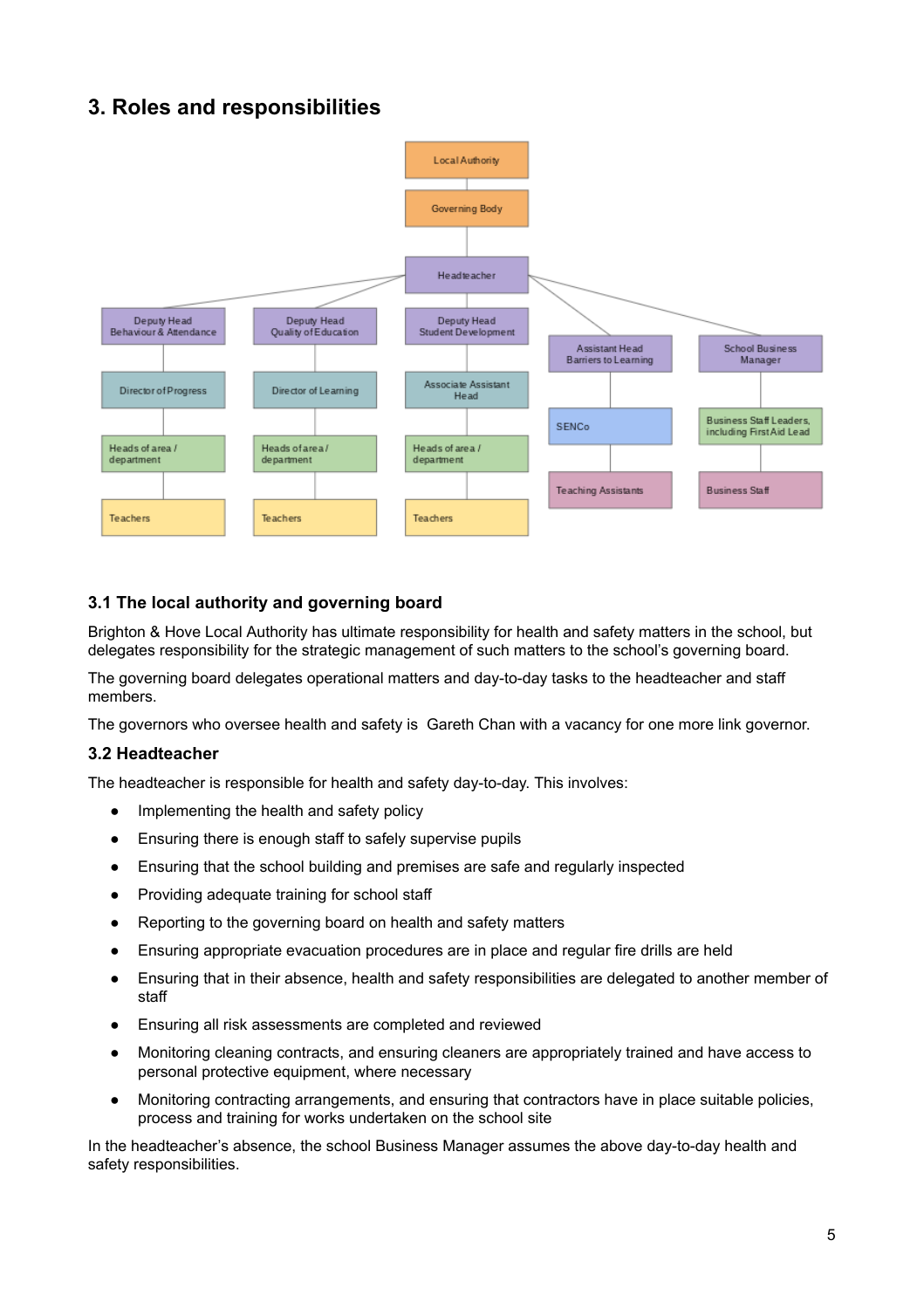#### **3.3 Health and safety lead**

The nominated health and safety lead is the School Business Manager. They are responsible for the coordination of health and safety management throughout the School. Their remit covers all areas of Health and Safety and as such the following is an illustrative, but not exhaustive list of responsibilities:

- Develop and establish emergency procedures, and organise fire evacuation practices within the school;
- Have a general oversight of health and first aid matters;
- Make recommendations to the Head teacher for matters requiring immediate attention, e.g. changes to legislation, outcomes of safety inspections;
- Communicate and publicise safety matters as appropriate to staff, contractors, visitors, students (as appropriate);
- Liaise with outside bodies concerned with H&S e.g. LA Health, & Safety team;
- Monitor accidents to identify trends and introduce methods of reducing accidents;

#### **3.4 Staff**

School staff have a duty to take care of pupils in the same way that a prudent parent would do so.

Staff will:

- Take reasonable care of their own health and safety and that of others who may be affected by what they do at work
- Co-operate with the school on health and safety matters
- Work in accordance with training and instructions
- Inform the appropriate person of any work situation representing a serious and immediate danger so that remedial action can be taken
- Model safe and hygienic practice for pupils
- Understand emergency evacuation procedures and feel confident in implementing them
- Departmental Heads will ensure half termly checks of the areas of the site for which they have responsibility and report defects and concerns to the Facilities Team.

#### **3.5 Pupils and parents/carers**

Pupils and parents/carers are responsible for following the school's health and safety advice, on-site and off-site, and for reporting any health and safety incidents to a member of staff.

#### **3.6 Contractors**

.

Contractors will agree health and safety practices with the health and safety lead before starting work. Before work begins the contractor will provide evidence that they have completed an adequate risk assessment of all their planned work.

Employees and Subcontractors of any contractor will be expected to abide by the principles of the Health and Safety at Work Act 1974, subsequent amendments and all relevant legislation. In particular contractors are expected to take responsibility for their own safety and that of others who may be affected by their actions or omissions.

Catering at the school is provided by a contractor who in addition to the responsibilities of contractors in general is expected to monitor the condition and suitability of all equipment used and to maintain high food and hygiene standards. Whilst the school retains responsibility of the equipment and facilities the catering contractor is obliged to bring any faults or concerns to the attention of the Health and Safety Lead.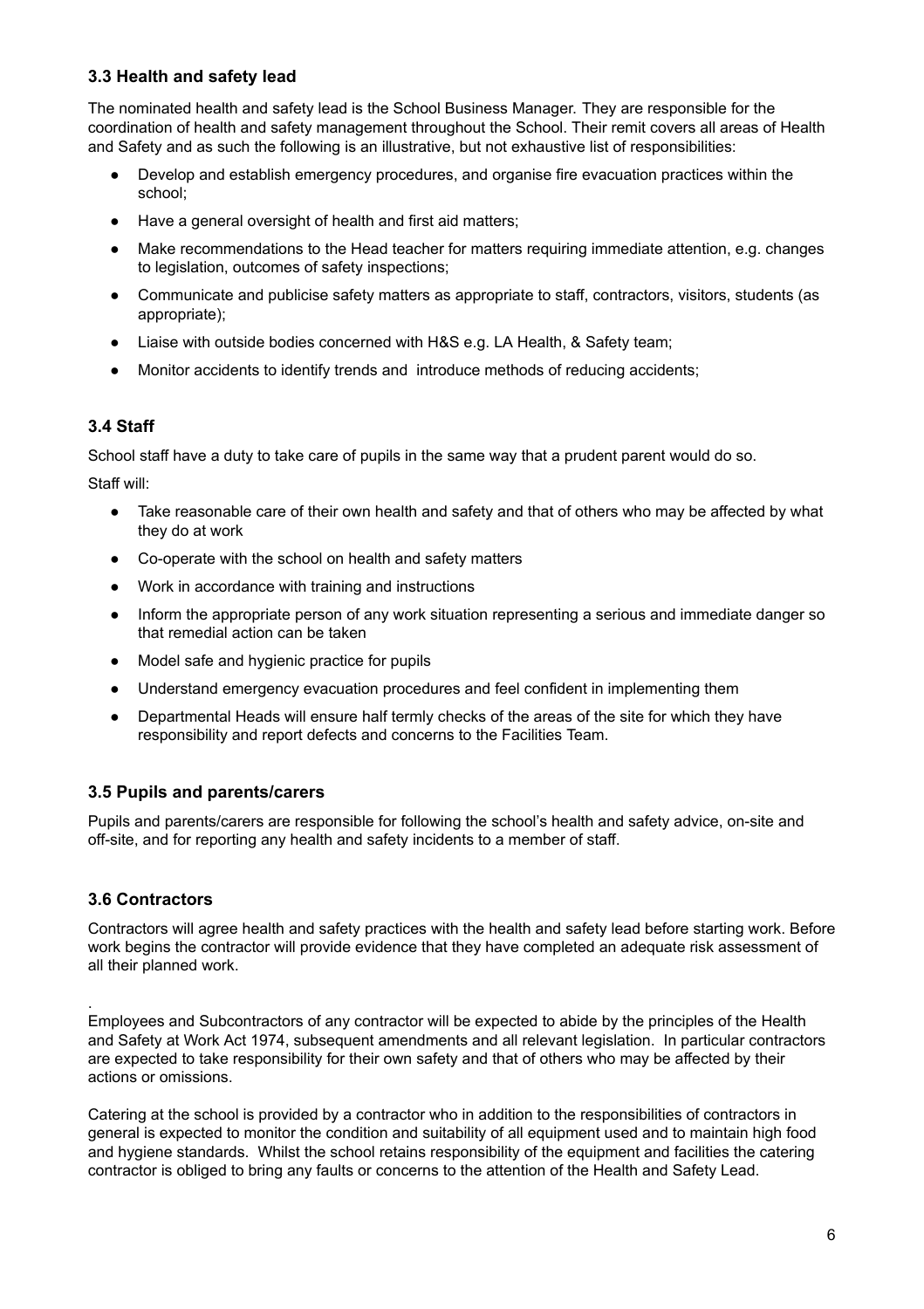### <span id="page-6-0"></span>**4. Site security**

The Facilities Manager is responsible for the security of the school site although they may delegate this to a colleague living onsite. They are responsible for visual inspections of the site, and for the intruder and fire alarm systems.

The Facilities Manager and Deputy facilities Manager are key holders and along with the onsite colleague will respond to an emergency.

The school has in place a Business Continuity Plan and Emergency Plan. This identifies the School Emergency Management Team and their roles within a critical and/or major incident.

### <span id="page-6-1"></span>**5. Fire**

Emergency exits, assembly points and assembly point instructions are clearly identified by safety signs and notices. Fire risk assessment of the premises will be reviewed regularly.

Emergency evacuations are practised at least once a term.

The fire alarm is a loud siren.

Fire alarm testing will take place each week.

New staff will be trained in fire safety and all staff and pupils will be made aware of any new fire risks.

In the event of a fire:

- The alarm will be raised immediately by whoever discovers the fire or by sensors and emergency services contacted. Evacuation procedures will also begin immediately.
- Staff and pupils will congregate at the assembly points. These are clearly marked on the south field.
- Form tutors will take a register of pupils, which will then be checked against the attendance register of that day - this is relayed by walkie-talkie.
- The Business Staff will facilitate registers of all staff.
- Staff and pupils will remain outside the building until the head teacher says it is safe to re-enter, based on advice from the emergency services when they are in attendance

There are special arrangements in place for the evacuation of people with mobility needs and site specific fire risk assessments have a focus on evacuation for those with disabilities. Students from Student Support are registered at the top of the field, along with visitors and contractors. Personal Emergency Evacuation Plans are in place for students with specific needs.

The Emergency Evacuation Procedures are regularly reviewed and shared with all staff via Staff Channel and a review is carried out following every evacuation whether planned or unplanned.

### <span id="page-6-2"></span>**6. COSHH**

Schools are required to control hazardous substances, which can take many forms, including:

- Chemicals
- Products containing chemicals
- Fumes
- **Dusts**
- Vapours
- Mists
- Gases and asphyxiating gases
- Germs that cause diseases, such as leptospirosis or legionnaires disease
- **Radioactive materials**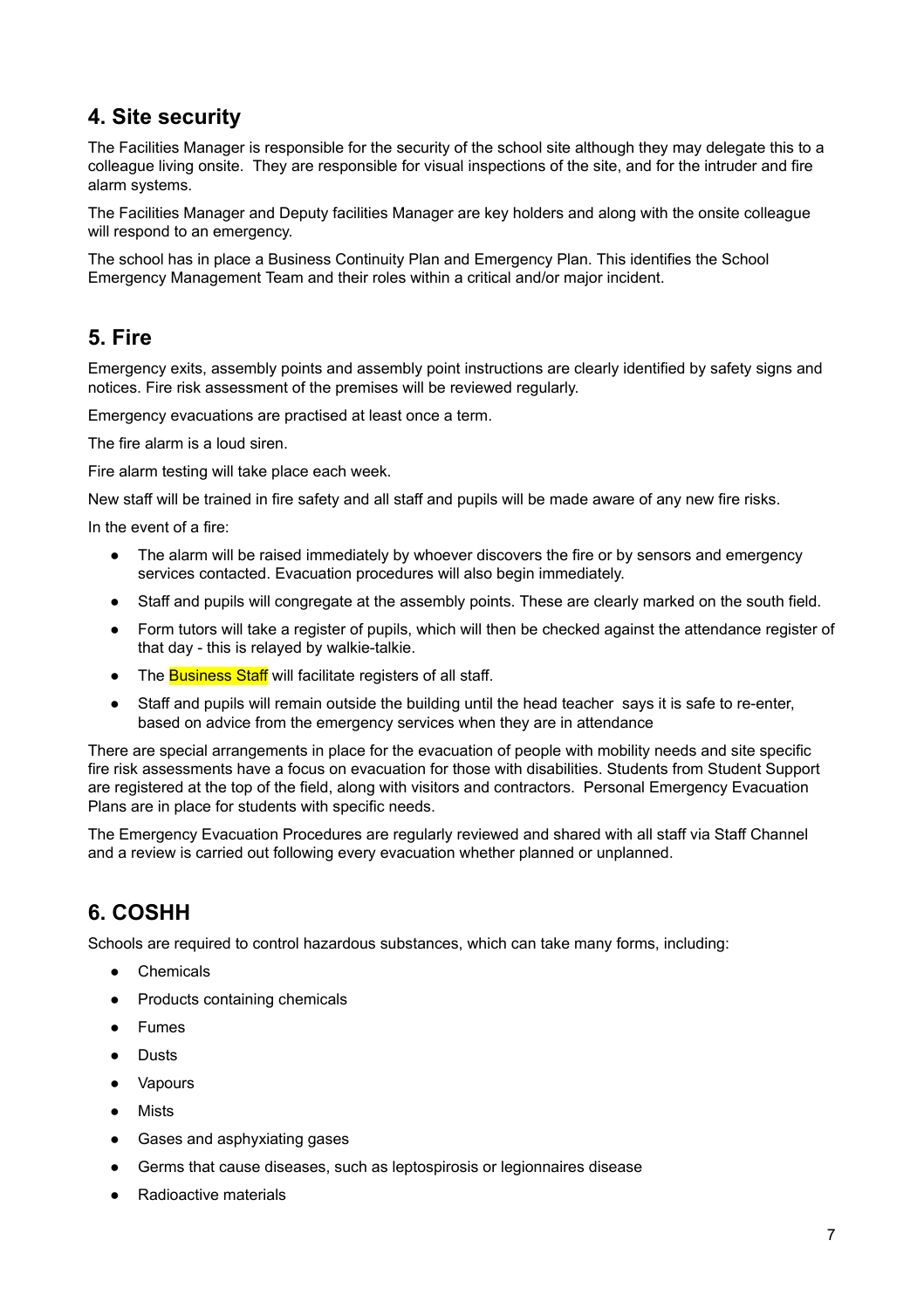Control of substances hazardous to health (COSHH) risk assessments are completed by Heads of department where these substances are found and circulated to all employees who work with hazardous substances. These areas are Design Technology, Art, Science, Reprographics and the Facilities Management. Staff will also be provided with protective equipment, where necessary.

Our staff use and store hazardous products in accordance with instructions on the product label. All hazardous products are kept in their original containers, with clear labelling and product information. Any hazardous products are disposed of in accordance with specific disposal procedures.

Emergency procedures, including procedures for dealing with spillages, are displayed near where hazardous products are stored and in areas where they are routinely used.

The Science department works within CLEAPSS guidance (L196) and uses Hazcards to meet these requirements.

The Science department holds a selection of radioactive substances. The school Radiation Protection Supervisor ensures this material is managed to comply with the Ionising Radiations Regulations and CLEAPSS best practice.

#### **6.1 Gas safety**

- Installation, maintenance and repair of gas appliances and fittings will be carried out by a competent Gas Safe registered engineer
- Gas pipework, appliances and flues are regularly maintained
- All rooms with gas appliances are checked to ensure that they have adequate ventilation

#### **6.2 Legionella**

- A water risk assessment has been completed on 25/01/2016 by HSL ltd.. The Facilities Manager is responsible for ensuring that the identified operational controls are conducted and recorded in the school's water log book
- This risk assessment will be reviewed every 3 years although there is some delay whilst related projects are ongoing. and when significant changes have occurred to the water system and/or building footprint
- The risks from legionella are mitigated by the following: monthly flushing of little used water outlets, monthly checks that the water temperatures are within the appropriate range, shower head cleaning every quarter, water samples are taken every six months, blending valves are serviced and tanks are inspected on an annual basis.

#### **6.3 Asbestos**

- Facilities staff are briefed on the hazards of asbestos, the location of any asbestos in the school and the action to take if they suspect they have disturbed it
- Arrangements are in place to ensure that contractors are made aware of any asbestos on the premises and that it is not disturbed by their work
- Contractors will be advised that if they discover material which they suspect could be asbestos, they will stop work immediately until the area is declared safe
- A record is kept of the location of asbestos that has been found on the school site this register is kept by the Facilities Manager and stored on the Facilities Portal

### <span id="page-7-0"></span>**7. Equipment**

- All equipment and machinery is maintained in accordance with the manufacturer's instructions. In addition, maintenance schedules outline when extra checks should take place
- When new equipment is purchased, it is checked to ensure that it meets appropriate educational standards
- All equipment is stored in the appropriate storage containers and areas. All containers are labelled with the correct hazard sign and contents
- There is a list of all specialist equipment (e.g. Design Technology equipment) owned by the school and this is kept by individual departments. Maintenance schedules are in place to ensure that all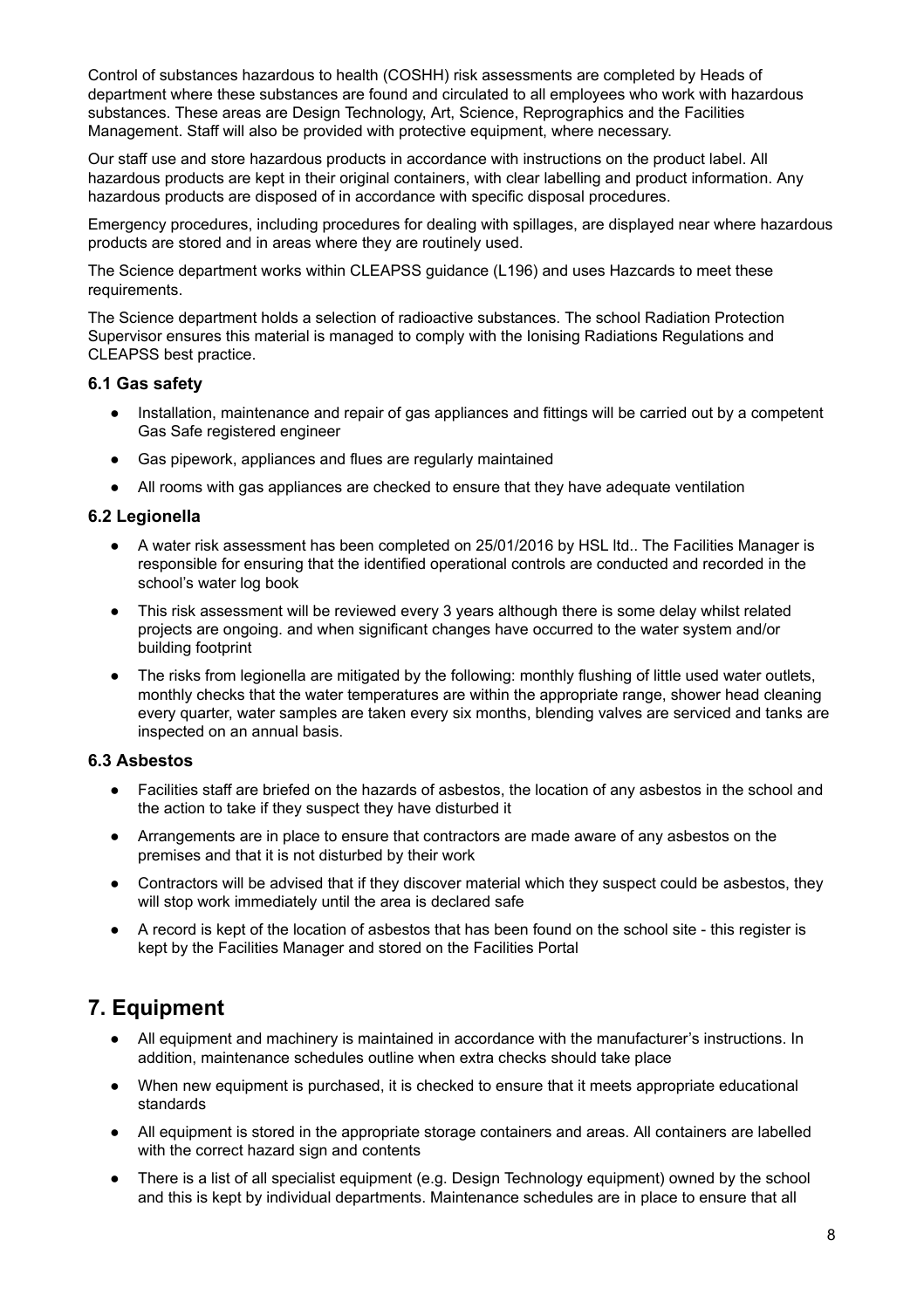equipment is safe. Guidance notes will be kept individually by departments on the relevant machinery and equipment used by their staff and students.

- Where manufacturers' instructions are not available the Head of Department will prepare instructions for maintaining the equipment, for machinery and will liaise with the Health and Safety Coordinator to obtain such advice as may be needed for preparing those instructions. A copy of the instructions will be exhibited close to the equipment or machinery to which it relates.
- Hand tools are used under strict guidance and close supervision of the teacher or teaching assistant, and counted in/out when used by students. Such equipment – even simple items such as scissors – are stored away after use.

#### **7.1 Electrical equipment**

- All staff are responsible for ensuring that they use and handle electrical equipment sensibly and safely
- Any pupil or volunteer who handles electrical appliances does so under the supervision of the member of staff who so directs them
- Any potential hazards will be reported to the Facilities Manager immediately
- Permanently installed electrical equipment is connected through a dedicated isolator switch and adequately earthed
- Only trained staff members can check plugs
- All electrical equipment is checked at periods as appropriate to their use in accordance with guidance from HSE. (Portable Appliance Testing (PAT)) is undertaken on a rolling basis by competent staff.
- All isolators switches are clearly marked to identify their machine
- Electrical apparatus and connections will not be touched by wet hands and will only be used in dry conditions
- Maintenance, repair, installation and disconnection work associated with permanently installed or portable electrical equipment is only carried out by a competent person
- The Facilities Manager is responsible for maintaining accurate records, ensuring that all equipment in current use is checked and for making arrangements for the equipment to be accessible for testing. If there is any doubt about the safety of the equipment it will not be used.
- The Facilities Manager must be made aware of, and approve the use of any item being brought into schools by a member of staff, volunteer or a student. The Facilities Manager must be made aware of and approve the arrangements for temporary electrical extensions required for drama productions, Christmas decorations etc.

#### **7.2 PE equipment**

- Pupils are taught how to carry out and set up PE equipment safely and efficiently. Staff check that equipment is set up safely
- Any concerns about the condition of the gym floor or any apparatus will be reported to the Head of PE and the Facilities Manager.

#### **7.3 Display screen equipment**

- All staff who use computers daily as a significant part of their normal work have a display screen equipment (DSE) assessment carried out. 'Significant' is taken to be continuous/near continuous spells of an hour or more at a time
- DSE Users are entitled to an eyesight test, particularly if they are experiencing visual difficulties associated with the use of DSE, and if they request it. The optician's fee for the eyesight test will be reimbursed by the school to a maximum of £16.50. If corrective appliances are required for DSE work, the school will reimburse a maximum of £49.50 towards the cost.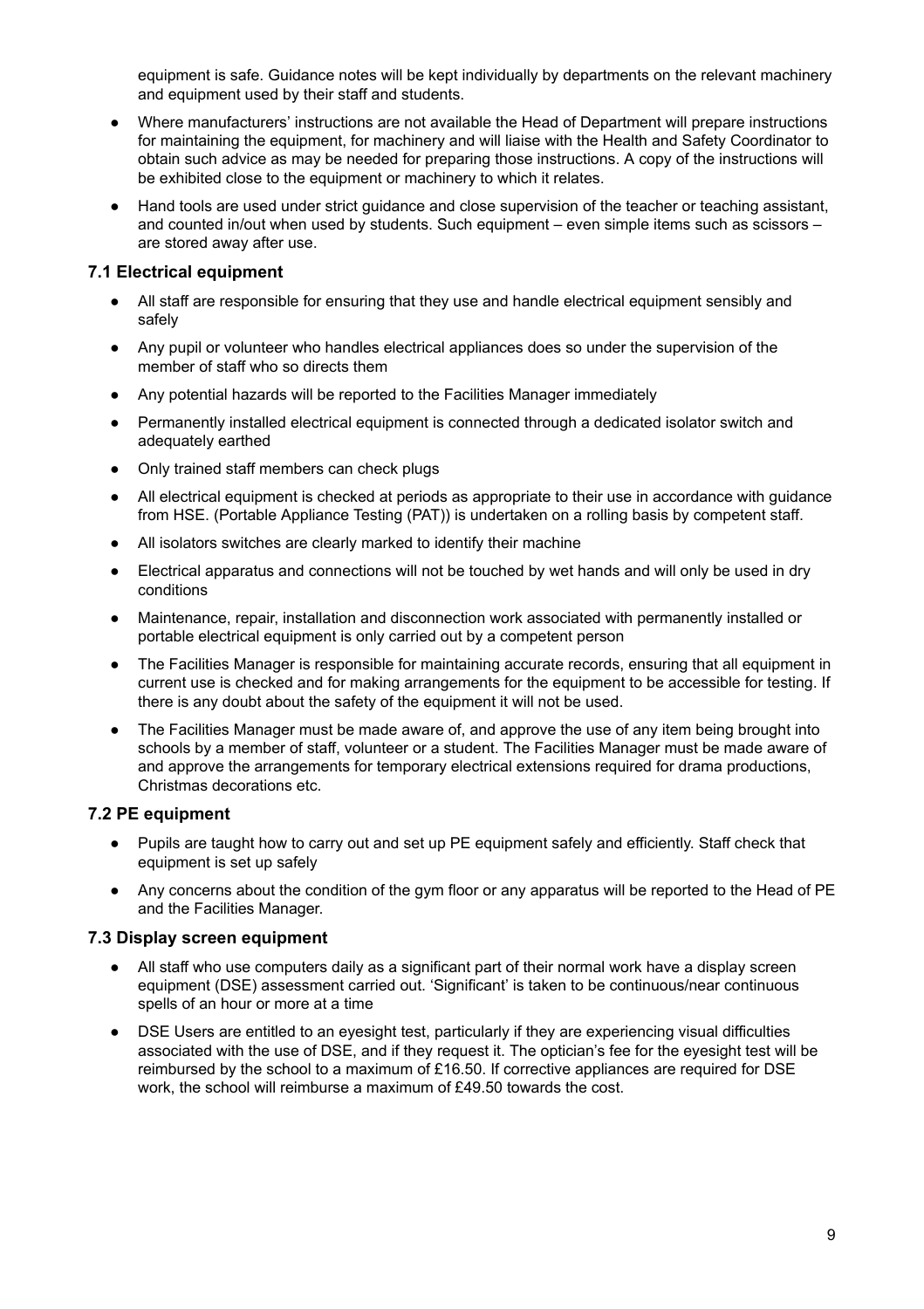### <span id="page-9-0"></span>**8. Lone working**

Lone working may include:

- Late working
- Early working
- Home or site visits
- Weekend working
- Facilities management duties
- Site cleaning duties
- Working in a single occupancy office

Potentially dangerous activities, such as those where there is a risk of falling from height, must not be undertaken when working alone. If there are any doubts about the task to be performed then the task will be postponed until other staff members are available.There is a school risk assessment for lone working, which is shared with staff by the Health and Safety Lead.

If lone working is to be undertaken, a colleague will be informed about where the member of staff is and a programme of regular check-ins will be followed. If the lone working is out of normal hours then a family member or friend will be informed of where the staff member is and when they are likely to return, the school will provide an efficient means of calling for help

The lone worker will ensure that they are medically fit to work alone.

### <span id="page-9-1"></span>**9. Working at height**

We will ensure that work is properly planned, supervised and carried out by competent people with the skills, knowledge and experience to do the work.

In addition:

- The Facilities Manager ensures that the safer methods for Working At Height are followed and that all equipment is appropriate for use.
- The Facilities team keep a register of ladders and their inspection schedule, this is held on a shared drive..
- An up to date Risk Assessment for Working at Height is shared with all staff who may consider working at height.
- Only trained and competent staff may work at height and only then when it is unavoidable.
- Pupils are prohibited from working at height.
- Staff will wear appropriate footwear and clothing when using ladders
- Contractors are expected to provide their own ladders for working at height
- Before using a ladder, staff authorised to work at height are expected to conduct a visual inspection to ensure its safety
- Access to high levels, such as roofs, is only permitted by trained persons
- In the theatre a PASMA tower is used for lighting and stage production, this is only to be used by trained staff. Student use of this for course requirements in KS4 is under strict supervision by suitably trained staff only.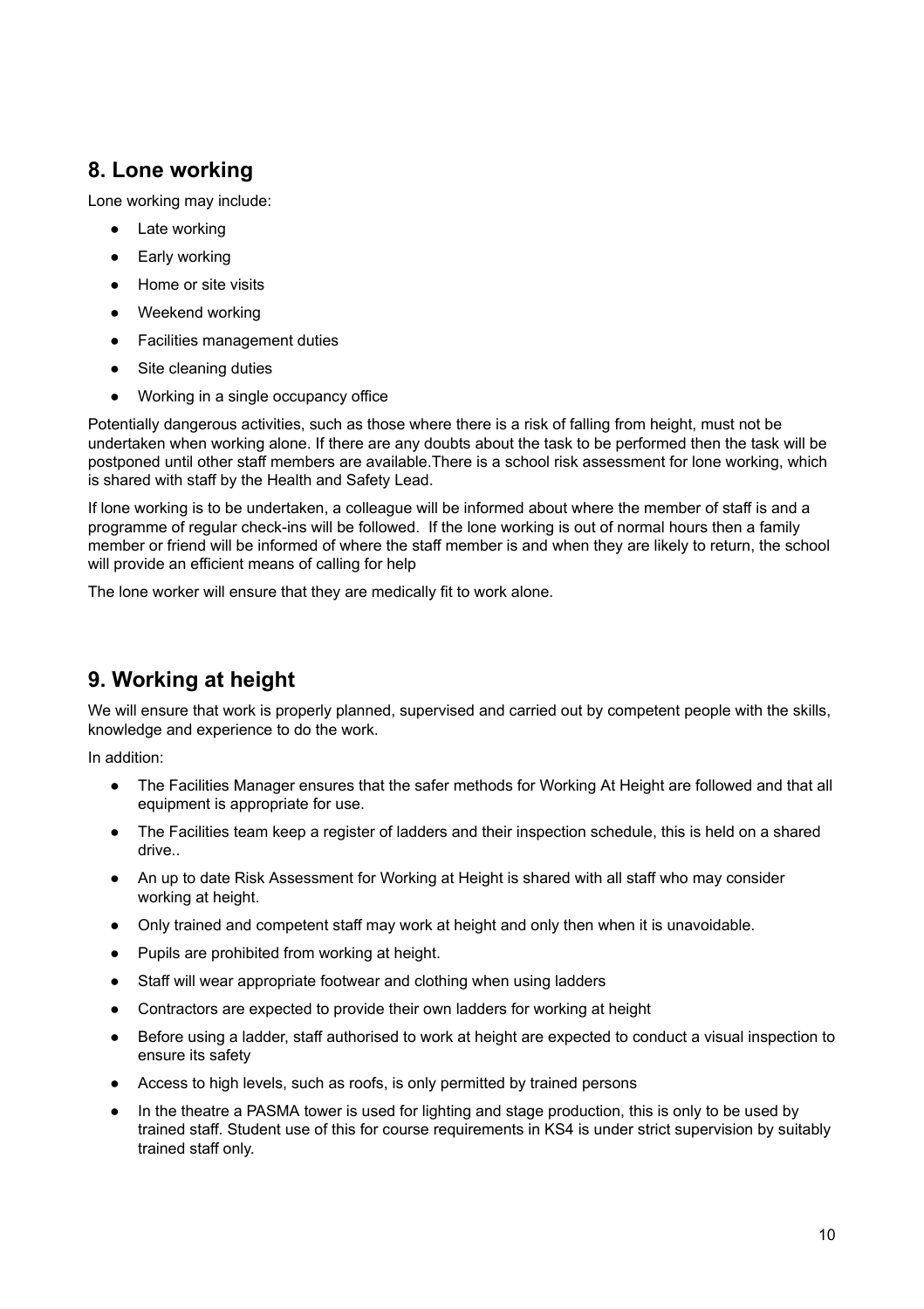### <span id="page-10-0"></span>**10. Manual handling**

It is up to individuals to determine whether they are fit to lift or move equipment and furniture. If an individual feels that to lift an item could result in injury or exacerbate an existing condition, they will ask for assistance. Staff have a personal responsibility to ask for help or not undertake an activity if they are apprehensive about their capability.

The Facilities Manager is responsible for undertaking risk assessments for manual handling tasks. Training is given to staff that are expected to lift objects and specialist training is given for staff expected to handle people.

Where lifting equipment/aids are provided, only those members of staff who have been trained in the use of the equipment and are authorised to use it may undertake the activity. Lifting equipment is checked every six months by a competent person.

Some PE equipment may be moved by students but they must be given clear instruction in the correct way to lift and handle items. There must always be at least 2 students per piece of equipment or mat. Close staff supervision is maintained at all times.

Staff and pupils are expected to use the following basic manual handling procedure:

- Plan the lift and assess the load. If it is awkward or heavy, use a mechanical aid, such as a trolley, or ask another person to help
- Take the more direct route that is clear from obstruction and is as flat as possible
- Ensure the area where you plan to offload the load is clear
- When lifting, bend your knees and keep your back straight, feet apart and angled out. Ensure the load is held close to the body and firmly. Lift smoothly and slowly and avoid twisting, stretching and reaching where practicable

### <span id="page-10-1"></span>**11. Off-site visits**

The school has a separate policy on Off-site visits. Staff must ensure that prior to planning or accompanying an off-site visit, that they are aware of the school and council policy on educational visits. The Educational Visits Coordinator will ensure that risk assessments are completed for visits as appropriate.

### <span id="page-10-2"></span>**12. Lettings**

This policy applies to lettings. Those who hire any aspect of the school site or any facilities will be made aware of the content of the school's health and safety policy, and will have responsibility for complying with it.

### <span id="page-10-3"></span>**13. Violence at work**

We believe that staff should not be in any danger at work, and will not tolerate violent or threatening behaviour towards our staff.

All staff will report any incidents of aggression or violence (or near misses) directed to themselves to their line manager/headteacher immediately. If the threat is from a person over the age of 18 then an HS3 form must be completed and submitted to the First Aid Lead. This applies to violence from pupils, visitors or other staff.

### <span id="page-10-4"></span>**14. Smoking**

Smoking is not permitted anywhere on the school premises.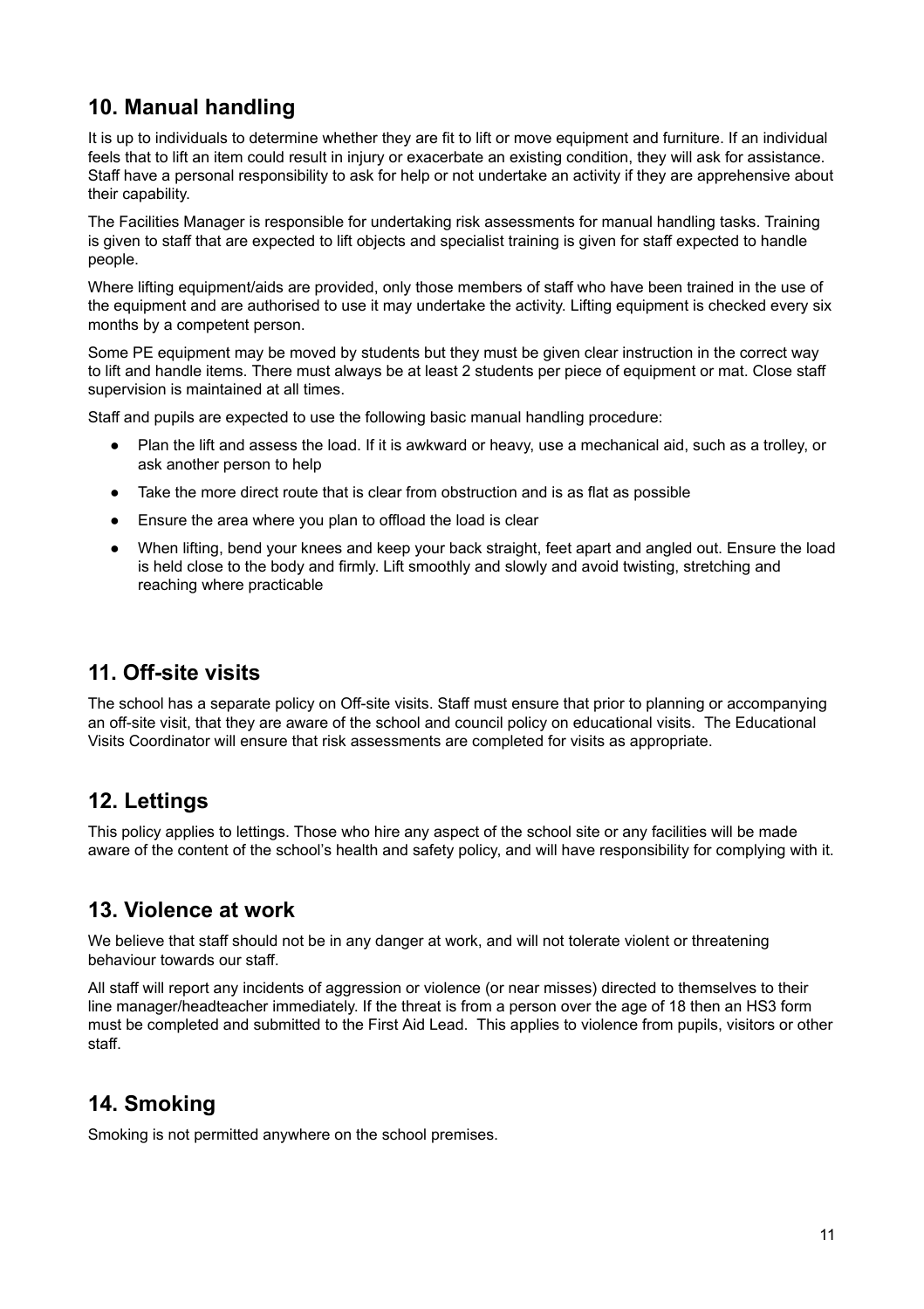### <span id="page-11-0"></span>**15. New and expectant mothers**

Pregnancy should not be equated with ill health. It should be regarded as part of everyday life and its health and safety implications can be adequately addressed by normal health and safety management procedures.

Many women work while they are pregnant and many return to work while they are still breastfeeding. Some hazards in the workplace may affect the health and safety of new and expectant mothers and of their children.

The following procedure is in place:

Expectant staff (full and part-time) are required to inform their line manager and Human Resources as soon as possible and in writing when pregnancy has been confirmed. The First Aid Coordinator will undertake a risk assessment of the employee work activity to ensure any identified risks to the health of the employee or the unborn child are avoided or minimised.

Copies of the Risk Assessment will be kept and will be reviewed throughout the pregnancy and if circumstances surrounding the pregnancy alter in any way. The contents of the risk assessment including control measures will be shared with the line manager.

The Health and Safety Coordinator is available to give advice at any stage of the process, but the general principles of common risk assessment will apply.

### <span id="page-11-1"></span>**16. Occupational stress**

We are committed to promoting high levels of health and wellbeing and recognise the importance of identifying and reducing workplace stressors through risk assessment.

Systems are in place within the school for responding to individual concerns and monitoring staff workloads.

Staff are encouraged to have open and frank conversations with their line manager if they are experiencing levels of stress that they believe to be detrimental to their health or their ability to perform their duties.

Line Managers will carry out stress risk assessments with individuals where it is thought to be appropriate.

The staff counselling contact details are shared at regular intervals via Staff Notices: [www.carefirst-lifestyle.co.uk](http://www.carefirst-lifestyle.co.uk/) User name bhcceap Password council1

<span id="page-11-2"></span>or telephone 0800 174319

### **17. Accidents and reporting**

There must be a qualified first aider onsite whenever the school is in use by school staff or by anyone acting on behalf of the school.

Letting organisations are expected to arrange their own first aid cover.

The school has carried out a First Aid needs assessment and identified the following requirement:

During term time there will be at least 20 people on the staff who will have current first aid training, of which 15 will be qualified first aiders and 5 will be appointed persons. Qualified First Aiders have completed the First Aid at Work 3 day initial training, followed by 2 day refreshers every 3 years and an annual ½ day refresher. The named first aiders for the school are published in both reception areas and the staff room.

Out of term time or when there are no students onsite then there must be at least one person present who is a qualified first aider for every 50 people. By prior arrangement this responsibility may be taken by an individual who is not a member of the school staff.

First Aid boxes are available from West Wing Reception or the First Aid Room. The First Aid Coordinator provides first aid support and maintains a central supply of first aid materials to supplement first aid boxes. Parents/carers are expected to inform the school if their child has an allergy or a condition which requires management at school and a list of any such students held on Staff Channel and shared with all staff and details are kept on SIMs.

All injuries which come to staff attention, no matter how slight, are recorded in the First Aid Book and/or council HS2 Incident reporting form. In the event of an accident, if the parents (and their nominated contacts)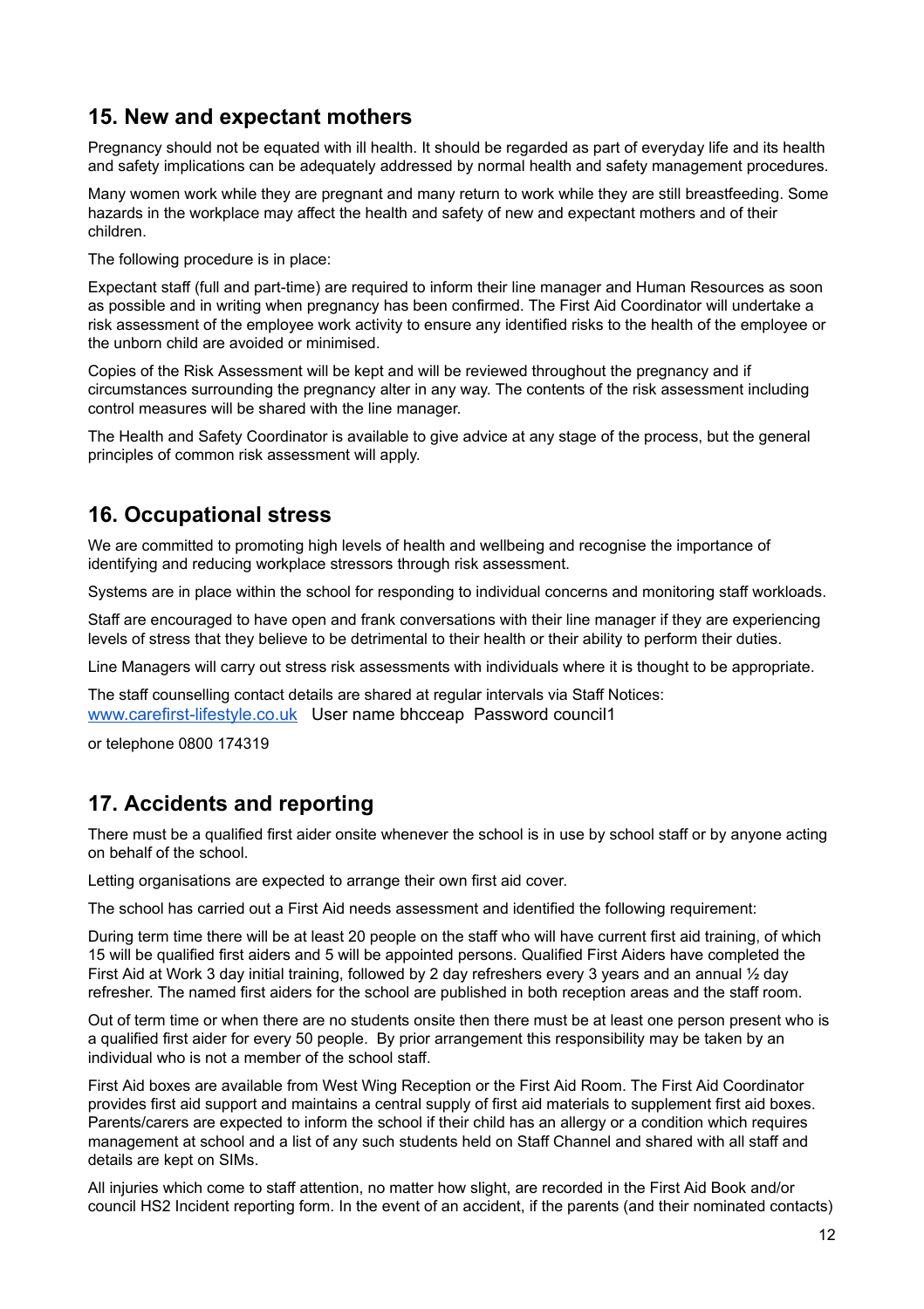are unavailable, the student may be sent to hospital to err on the side of caution. In these cases the student will be accompanied by a member of staff. The School has a separate Administration of Medicine Policy. The school maintains consent forms and records of medicines administered.

In the event of an accident the following procedure is followed:

- Any equipment is turned off.
- A call for help is made including First Aid assistance.
- The qualified First Aider will judge whether the injury is of a minor or major nature.
- If minor the First Aider will provide appropriate treatment.
- If a major injury an ambulance will be called immediately without undue delay due to attempting to contact parents or guardians.
- If the injured person requires hospital treatment but an ambulance is not necessary, the First Aid Coordinator is responsible for arranging for a member of staff to transport the student/staff to hospital. If a vehicle other than a taxi is used, a second member of staff (in addition to the driver) will be present to care for the student.
- The member of staff taking the injured person will: stay with the injured person and return to school with them if appropriate or; stay with the injured person until the parent/guardian arrives at the hospital and return to school.

All staff report any accident (or near misses) involving either themselves, visitors or volunteer helpers by recording the details on the Incident Report form HS2.

Student accidents, depending on the severity are either reported in the First Aid book or Incident Report form HS2. If the incident involves intentional violence/harassment or verbal/written abuse, it will be reported using the Violent Incident Occurrence Report Form HS3 unless the perpetrator is under the age of 18 and then a school incident form will be completed.

The Health and Safety Lead ensures that these forms are forwarded to the Health & Safety Team within the council within 5 days. A copy is retained by the school and a summary of all logged incidents is reported to the school health and safety committee. As the authority is obliged to report certain categories of injury or dangerous occurrence to the Health and Safety Executive (HSE) it is important that the Health & Safety Team are notified at the earliest opportunity of accidents or incidents that are of a serious nature to determine if the HSE should be informed. All accidents are investigated to prevent a re-occurrence. The investigation is recorded on Part B of the HS2 form. The Health and Safety Lead monitors accidents to identify any trends.

### <span id="page-12-0"></span>**18. Training**

Our staff are provided with health and safety training as part of their induction process. There is an annual refresher presentation and staff are required to register their understanding of this.

Staff who work in high risk environments, such as in science labs or with woodwork equipment, or work with pupils with special educational needs (SEN), are given additional health and safety training.

A training needs analysis is undertaken by the Health and Safety Lead and Departmental Heads to identify the mandatory health and safety training required for each member of staff and is reviewed annually. The Head teacher will ensure that staff are released for this training.

### <span id="page-12-1"></span>**20. The Health & Safety Committee**

The School Health and Safety Committee representing the various groups within the School are comprised of:

- Health & Safety Lead
- 1 Member of the Governing Body
- Designated Safeguarding Lead or their Deputy
- Facilities Manager or their Deputy
- First Aid Lead
- Union Safety Representatives (1 representative from each of the recognised staff unions)

Student discussion of health and safety matters will be encouraged at school council and will be communicated to the School Health and Safety Committee.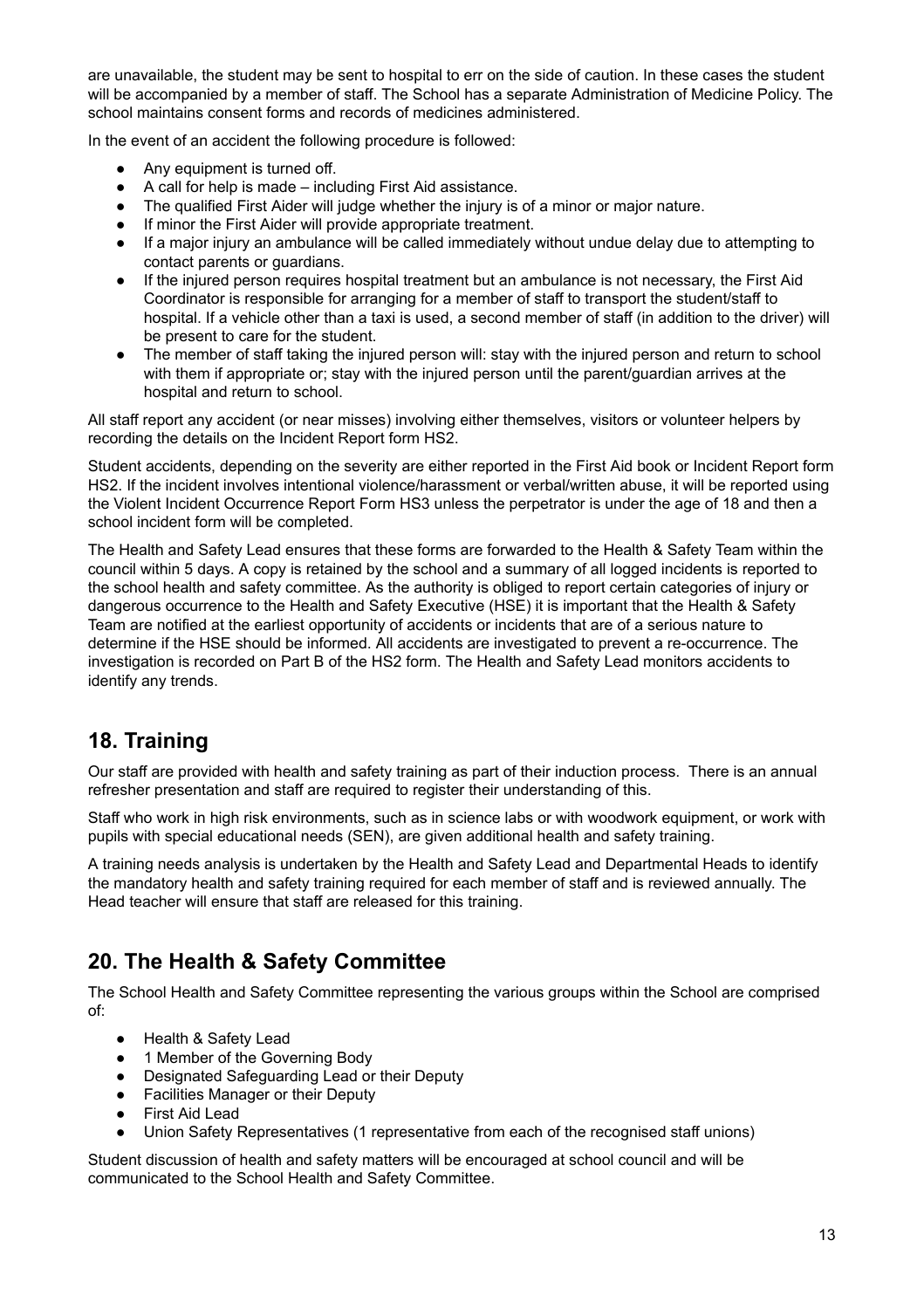The committee:

- Ensures effective communication and consultation between management and employees in order that the health, safety and welfare policy is properly maintained and developed. The committee also considers information, statistics and reports relating to health, safety and welfare matters affecting the school.
- Considers and makes recommendations to the Governing Body regarding individual health and safety problems which have not been resolved at operational management/safety representative level, or at section level.
- Develop policy to improve and maintain health and safety issues for staff and students.
- Encourage the implementation and maintenance of effective safety rules and practices at departmental level. To encourage effective communication regarding health, safety and welfare matters.
- In the event of a safety matter not being resolved within the Committee, any representative is free to take the matter up with the Governing Body through their staff representative.

### <span id="page-13-0"></span>**21. Monitoring**

This policy will be reviewed every 2 years.

<span id="page-13-1"></span>At every review, the policy will be approved by the Governing Body

### **21. Other relevant school policies**

There are other policies that complement this policy and its application in school. These are:

The Whistleblowing Policy

Administration of Medicines

Staff Code of Conduct

Safeguarding Policy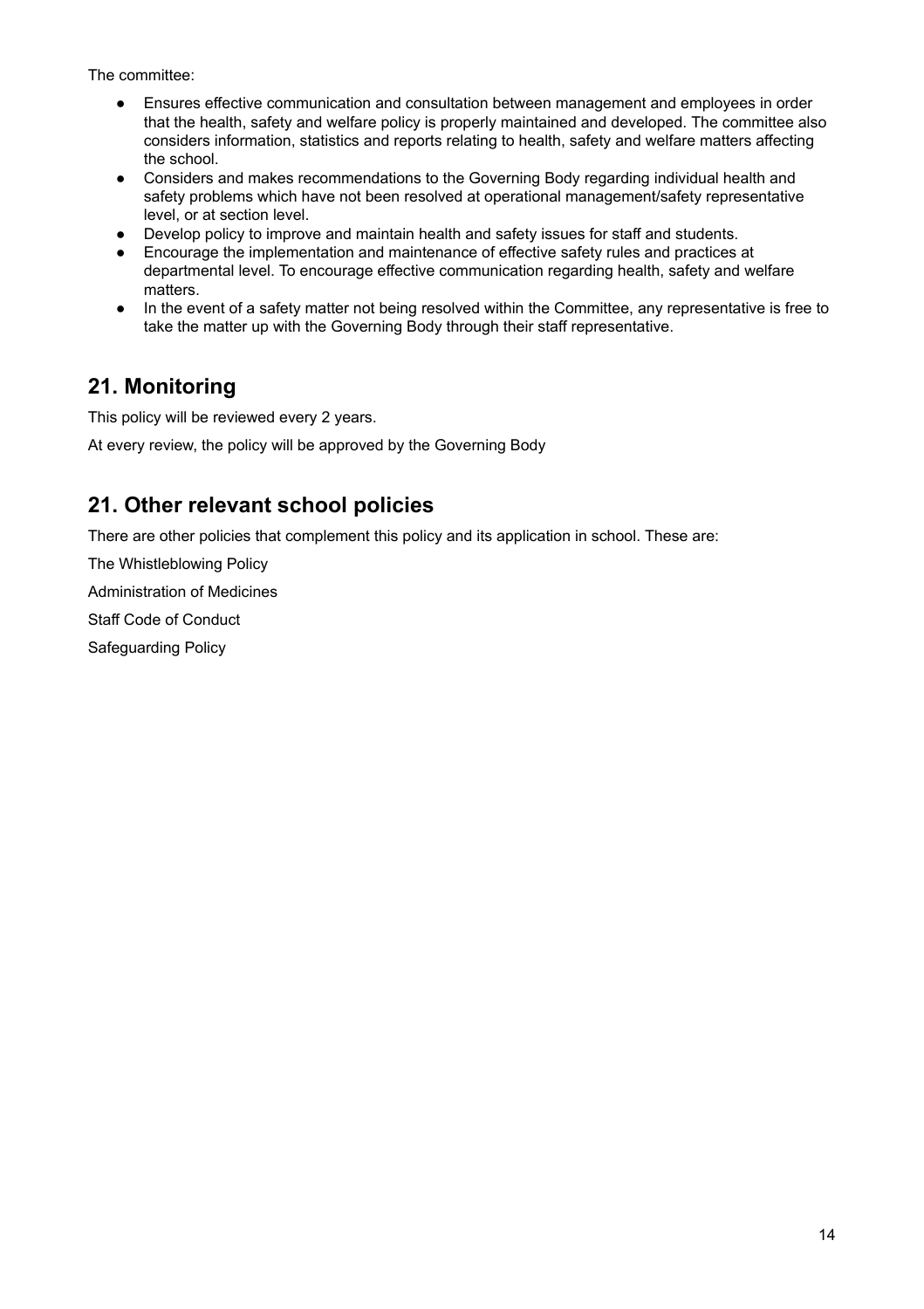### <span id="page-14-0"></span>**Appendix 1 - contacts**

| <b>Contact</b>                                                          | <b>Number</b>                                                                                                 |  |
|-------------------------------------------------------------------------|---------------------------------------------------------------------------------------------------------------|--|
| <b>Health and Safety Governor</b>                                       | <b>Gareth Chan</b>                                                                                            |  |
| <b>Health and Safety Lead</b>                                           | Sarah Hextall - Business Manager<br>shextall@blatchingtonmill.org.uk<br>07740177570                           |  |
| Educational Visits Coordinator (EVC)                                    | Vacant                                                                                                        |  |
| <b>Facilities Manager</b>                                               | <b>Patrick Roberts</b><br>proberts@blatchingtonmill.org.uk<br>01273 200630                                    |  |
| <b>Deputy Facilities Manager</b>                                        | Dan Brady<br>dbrady@blatchingtonmill.org.uk<br>01273 200630                                                   |  |
| <b>First Aid Coordinator</b>                                            | Lisa Goodman<br>lgoodman@blatchingtonmill.org.uk<br>Ext 263 or 07740177641                                    |  |
| Person responsible for recording and<br>logging accidents and incidents | Lisa Goodman as First Aid Coordinator                                                                         |  |
| Person responsible for reporting<br>Accidents/incidents                 | Sarah Hextall                                                                                                 |  |
| <b>Trade Union Safety Representatives</b>                               | Ian Swannick, Pat Crowcroft                                                                                   |  |
| <b>Health and Safety Committee</b>                                      | Louisa Broad, Gareth Chan, Pat Crowcroft,<br>Lisa Goodman, Ruth King, Pat Roberts, Ian<br>Swannick, Dan Brady |  |
| <b>First Aiders</b>                                                     | Care of Lisa Goodman or one of the two<br>reception desks                                                     |  |